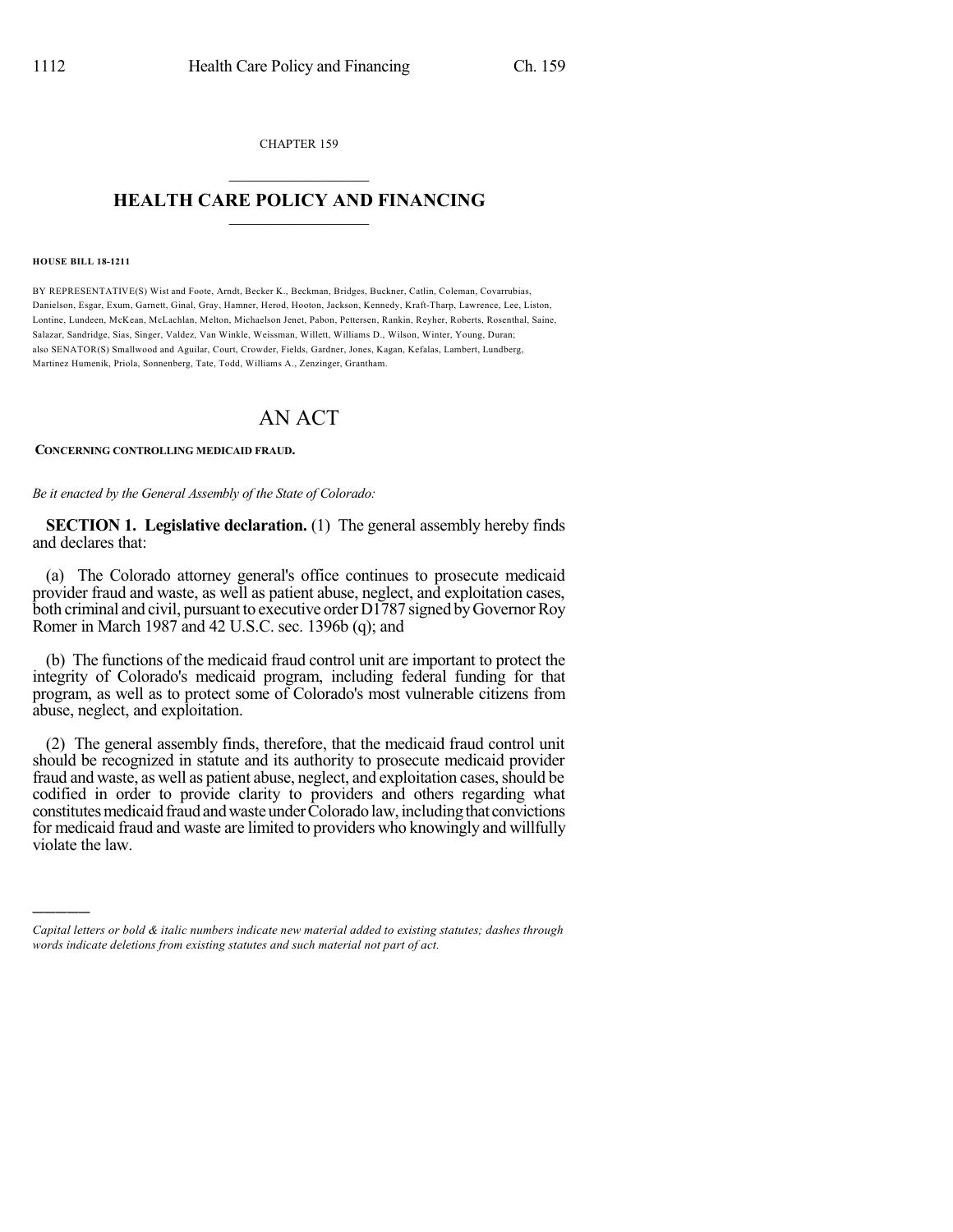**SECTION 2.** In Colorado Revised Statutes, **add** part 8 to article 31 of title 24 as follows:

## PART 8 MEDICAID FRAUD CONTROL

**24-31-801. Definitions.** AS USED IN THIS PART 8, UNLESS THE CONTEXT OTHERWISE REQUIRES:

(1) "ABUSE" MEANS WILLFUL INFLICTION OF INJURY, UNREASONABLE CONFINEMENT, INTIMIDATION, OR PUNISHMENT WITH RESULTING PHYSICAL OR FINANCIAL HARM OR PAIN OR MENTAL ANGUISH,INCLUDING ANY ACTS OR OMISSIONS THAT CONSTITUTE A CRIMINAL VIOLATION UNDER STATE LAW.

(2) "BENEFICIARY" MEANS ANY INDIVIDUAL WHO RECEIVES GOODS OR SERVICES FROM A PROVIDER UNDER THE MEDICAID PROGRAM.

(3) "BENEFIT" MEANS ANY BENEFIT AUTHORIZED UNDER THE "COLORADO MEDICAL ASSISTANCE ACT".

(4) "CLAIM" MEANS ANY COMMUNICATION SUBMITTED TO THE MEDICAID PROGRAM OR TO A PERSON THAT HAS CONTRACTED WITH THE MEDICAID PROGRAM, WHETHER ORAL, WRITTEN, ELECTRONIC, OR MAGNETIC, THAT IDENTIFIES A GOOD, ITEM, OR SERVICE AS REIMBURSABLE UNDER THE MEDICAID PROGRAM; IS USED TO AUTHORIZE THE PROVISION OF SERVICES UNDER THE MEDICAID PROGRAM; SERVES AS AN INVOICE FOR SERVICES PROVIDED UNDER CONTRACT WITH THE MEDICAID PROGRAM; OR STATES INCOME OR EXPENSE AND IS OR MAY BE USED TO DETERMINE A RATE OF PAYMENT UNDER THE MEDICAID PROGRAM.

(5) "COLORADO MEDICAL ASSISTANCE ACT" MEANS ARTICLES 4 TO 6 OF TITLE 25.5.

(6) "EXPLOITATION" MEANS THE WRONGFUL TAKING OR USE OF FUNDS OR PROPERTY OF A PATIENT RESIDING IN A HEALTH CARE FACILITY OR BOARD AND CARE FACILITY THAT CONSTITUTES A CRIMINAL VIOLATION UNDER STATE LAW.

(7) "KNOWINGLY" AND "WILLFULLY" HAVE THE SAME MEANING AS SET FORTH IN SECTION 18-1-501 (6).

(8) "MATERIAL INFORMATION"MEANS AN ASSERTION OR INFORMATION DIRECTLY PERTAINING TO A CLAIM, RECORD, STATEMENT, OR REPRESENTATION THAT A REASONABLE PERSON KNOWS OR SHOULD KNOW WILL AFFECT THE ACTION, CONDUCT, OR DECISION OF THE PERSON WHO RECEIVES OR IS INTENDED TO RECEIVE THE ASSERTED INFORMATION IN A MANNER THAT WOULD DIRECTLY OR INDIRECTLY BENEFIT THE PERSON MAKING THE ASSERTION.

(9) "MEDICAID FRAUD AND WASTE" MEANS ANY ACT, BY COMMISSION OR OMISSION, AS DESCRIBED IN SECTION 24-31-808.

(10) "MEDICAID PROGRAM" MEANS THE MEDICAL ASSISTANCE PROGRAM AUTHORIZED BY TITLE XIX OF THE FEDERAL "SOCIAL SECURITY ACT" AND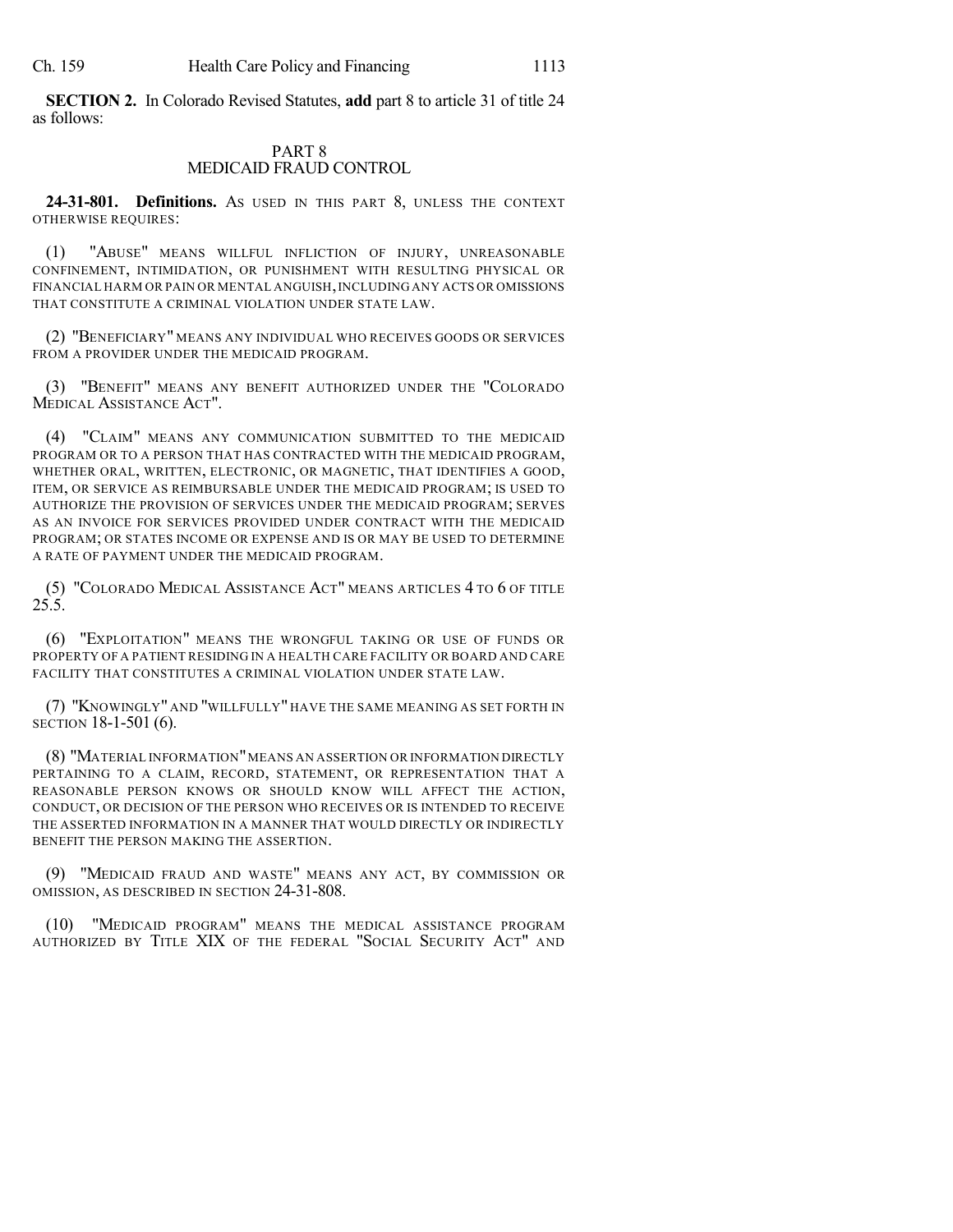IMPLEMENTED BY THE "COLORADO MEDICAL ASSISTANCE ACT".

(11) "NEGLECT" MEANS WILLFUL FAILURE TO PROVIDE GOODS AND SERVICES NECESSARY TO AVOID PHYSICAL HARM, MENTAL ANGUISH, OR MENTAL ILLNESS, INCLUDING ANY NEGLECT THAT CONSTITUTES A CRIMINAL VIOLATION UNDER STATE LAW.

(12) "PERSON" MEANS AN INDIVIDUAL, PUBLIC OR PRIVATE INSTITUTION, CORPORATION, PARTNERSHIP, ASSOCIATION, OR MANAGED CARE ENTITY.

(13) "PROVIDER" MEANS ANY PERSON, EMPLOYEE, AGENT, REPRESENTATIVE, CONTRACTOR, OR SUBCONTRACTOR OF A PERSON:

(a) WHO HAS ENTERED INTO A PROVIDER AGREEMENT WITH THE DEPARTMENT OF HEALTH CARE POLICY AND FINANCING TO PROVIDE GOODS OR SERVICES PURSUANT TO THE MEDICAID PROGRAM;

(b) WHO HAS ENTERED INTO AN AGREEMENT WITH A PARTY TO SUCH A PROVIDER AGREEMENT UNDER WHICH THE PERSON AGREES TO PROVIDE GOODS OR SERVICES THAT ARE REIMBURSABLE UNDER THE MEDICAID PROGRAM;

(c) WHO IS REIMBURSED OR RECEIVES COMPENSATION FOR DELIVERING, PURPORTING TO DELIVER, OR ARRANGING FOR THE DELIVERY OF HEALTH CARE GOODS OR SERVICES FROM THE MEDICAID PROGRAM;

(d) WHO IS DEFINED AS SUCH IN SECTION 25.5-4-103 (19); OR

(e) WHO IS DEFINED AS SUCH IN SECTION 25.5-4-416 (1).

(14) "RECORDS" MEANS ANY MEDICAL, PROFESSIONAL, OR BUSINESS RECORDS RELATING TO THE TREATMENT OR CARE OF ANY BENEFICIARY, TO GOODS OR SERVICES PROVIDED TO ANY BENEFICIARY, OR TO RATES PAID FOR GOODS OR SERVICES PROVIDED TO ANY BENEFICIARY AND ANY RECORDS THAT ARE REQUIRED TO BE KEPT BY THE RULES OF THE MEDICAID PROGRAM.

(15) "STATEMENT OR REPRESENTATION" MEANS ANY ORAL, WRITTEN, OR ELECTRONIC COMMUNICATION THAT IS USED TO IDENTIFY AN ITEM OF GOODS OR A SERVICE FOR WHICH REIMBURSEMENT MAY BE MADE UNDER THE MEDICAID PROGRAM OR THAT STATES INCOME AND EXPENSE AND IS OR MAY BE USED TO DETERMINE A RATE OFREIMBURSEMENT UNDER THE MEDICAID PROGRAM,THAT MAY SERVE AS THE BASIS FOR THE CALCULATION OF A PAYMENT TO A PROVIDER, OR THAT MAY SERVE AS A BASIS FOR RECEIVING PAYMENT.

(16) "UNIT" MEANS THE MEDICAID FRAUD CONTROL UNIT CREATED IN SECTION 24-31-802.

**24-31-802. Medicaidfraud control unit- creation - duties.** THERE IS CREATED WITHIN THE DEPARTMENT OF LAW AND UNDER THE CONTROL OF THE OFFICE OF THE ATTORNEY GENERAL THE MEDICAID FRAUD CONTROL UNIT. THE UNIT SHALL INVESTIGATE AND PROSECUTE FRAUD, MISUSE, WASTE, AND ABUSE COMMITTED BY MEDICAID PROVIDERS AND INVESTIGATE AND PROSECUTE CASES OF PATIENT ABUSE,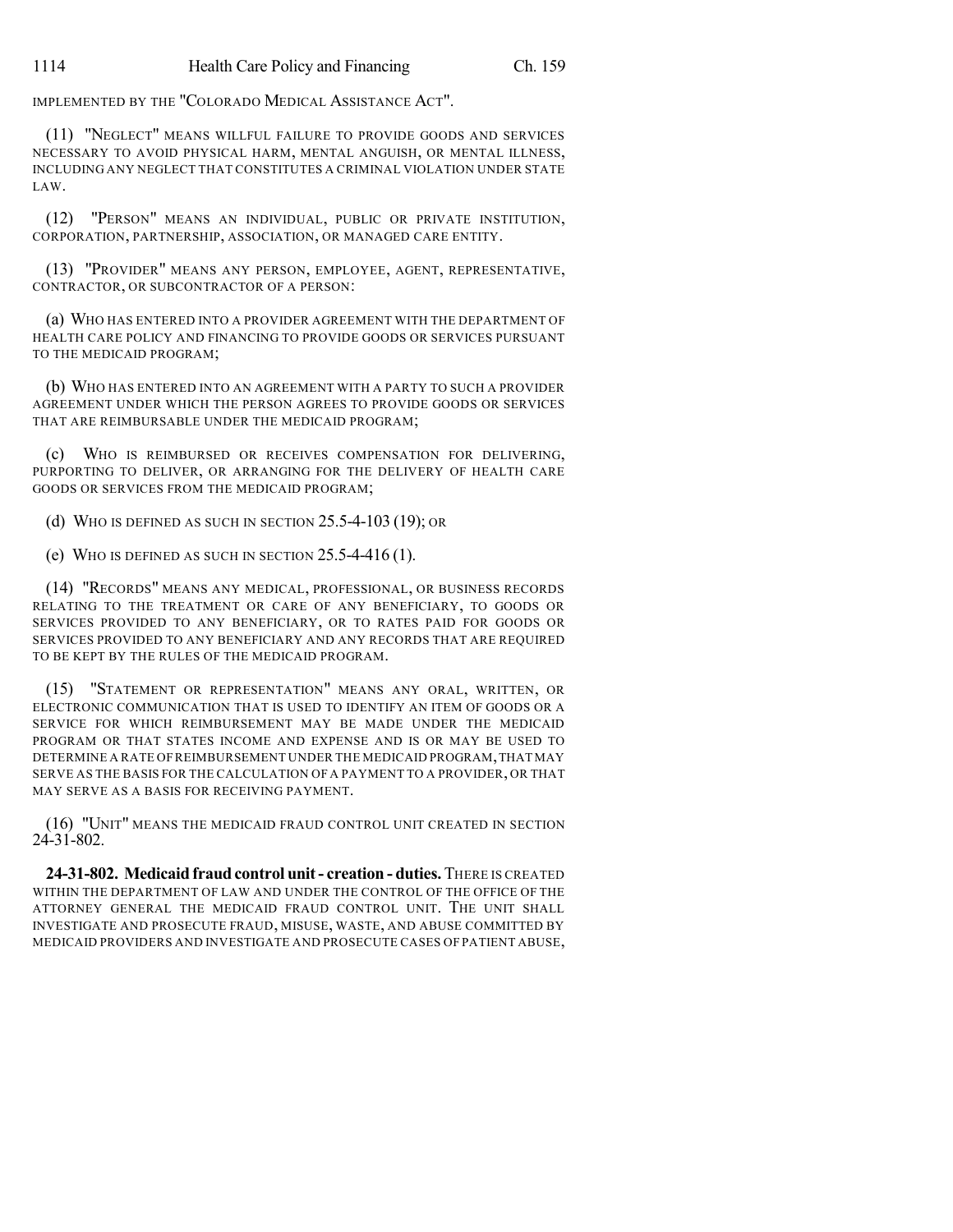NEGLECT, AND EXPLOITATION.

**24-31-803. Medicaid fraud reporting.** THE DEPARTMENT OF HEALTH CARE POLICY AND FINANCING; THE DEPARTMENT OF PUBLIC HEALTH AND ENVIRONMENT; MANAGED CARE ENTITIES; AND THEIR FISCAL AGENTS, CONTRACTORS, OR SUBCONTRACTORS, SHALL REFER ALL CASES WHERE THE AGENCY OR ENTITY HAS REASONABLE CAUSE TO BELIEVE THAT THERE IS SUSPECTED MEDICAID FRAUD AND WASTE AS WELL AS PATIENT ABUSE, NEGLECT, AND EXPLOITATION TO THE UNIT FOR THE PURPOSE OF INVESTIGATION, CIVIL ACTION, OR CRIMINAL ACTION. NOTHING CONTAINED IN THIS PART 8 PROHIBITS THE ATTORNEY GENERAL FROM PURSUING CASES OF SUSPECTED MEDICAID FRAUD AND WASTE OR PATIENT ABUSE, NEGLECT, AND EXPLOITATION CASES ABSENT SUCH A REFERRAL.

**24-31-804. Medicaid fraud control unit - displayed information.** THE DEPARTMENT OF HEALTH CARE POLICY AND FINANCING MAY REQUIRE THAT A NOTIFICATION BE INCLUDED IN ANY EXPLANATION OF BENEFITS PROVIDED TO A BENEFICIARY THAT EXPLAINS THE PROCESS AND CONTACT INFORMATION FOR REPORTING TO THE UNIT SUSPECTED MEDICAID FRAUD AND WASTE AS WELL AS PATIENT ABUSE, NEGLECT, AND EXPLOITATION. ANY NOTIFICATION REQUIRED PURSUANT TO THIS SECTION MUST BE PLACED IN A CONSPICUOUS LOCATION WITHIN THE EXPLANATION OF BENEFITS AND MUST INCLUDE A STATEMENT THAT ALL REPORTS TO THE UNIT MAY BE FILED ANONYMOUSLY BY PERSONS SUSPECTING FRAUDULENT ACTIVITY.

**24-31-805. Medicaidfraudcontrolunit authority and responsibilities.**(1) IN CARRYING OUT THE RESPONSIBILITIES OF THIS SECTION, THE UNIT HAS THE AUTHORITY TO:

(a) INVESTIGATE AND PROSECUTE CIVIL ACTIONS AND PROCEEDINGS, PURSUANT TO SECTION 25.5-4-301 (2) OR SECTIONS 25.5-4-303.5 TO 25.5-4-310;

(b) INVESTIGATE AND PROSECUTE CRIMINAL MEDICAID FRAUD AND WASTE PURSUANT TO THIS PART 8 AND TITLE 18;

(c) INVESTIGATE AND PROSECUTE PATIENT ABUSE, NEGLECT, OR EXPLOITATION PROVIDED THAT PRIOR TO THE FILING OF ANY CRIMINAL CHARGES INVOLVING PATIENT ABUSE,NEGLECT,OR EXPLOITATION BY EITHER COMPLAINT OR GRAND JURY INDICTMENT THE UNIT SHALL FIRST CONSULT WITH THE DISTRICT ATTORNEY OF THE JUDICIAL DISTRICT WHERE THE PROSECUTION WOULD BE INITIATED. IF AFTER SUCH CONSULTATION THE DISTRICT ATTORNEY AGREES WITH THE FILING OF CHARGES,THE UNIT SHALL CROSS-DESIGNATE THE DISTRICT ATTORNEY OR HIS OR HER DESIGNATED ASSISTANT OR DEPUTY DISTRICT ATTORNEY AS A SPECIAL ASSISTANT ATTORNEY GENERAL ON THE CASE. IF AFTER SUCH CONSULTATION THE DISTRICT ATTORNEY DOES NOT AGREE WITH THE FILING OF CHARGES, THE UNIT MAY FILE THE CASE INDEPENDENTLY.

(d) ISSUE OR CAUSE TO BE ISSUED CIVIL INVESTIGATIVE DEMANDS AND SUBPOENAS OR OTHER PROCESS IN AID OF INVESTIGATIONS AND PROSECUTIONS;

(e) ADMINISTER OATHS AND TAKE SWORN STATEMENTS UNDER PENALTY OF PERJURY; AND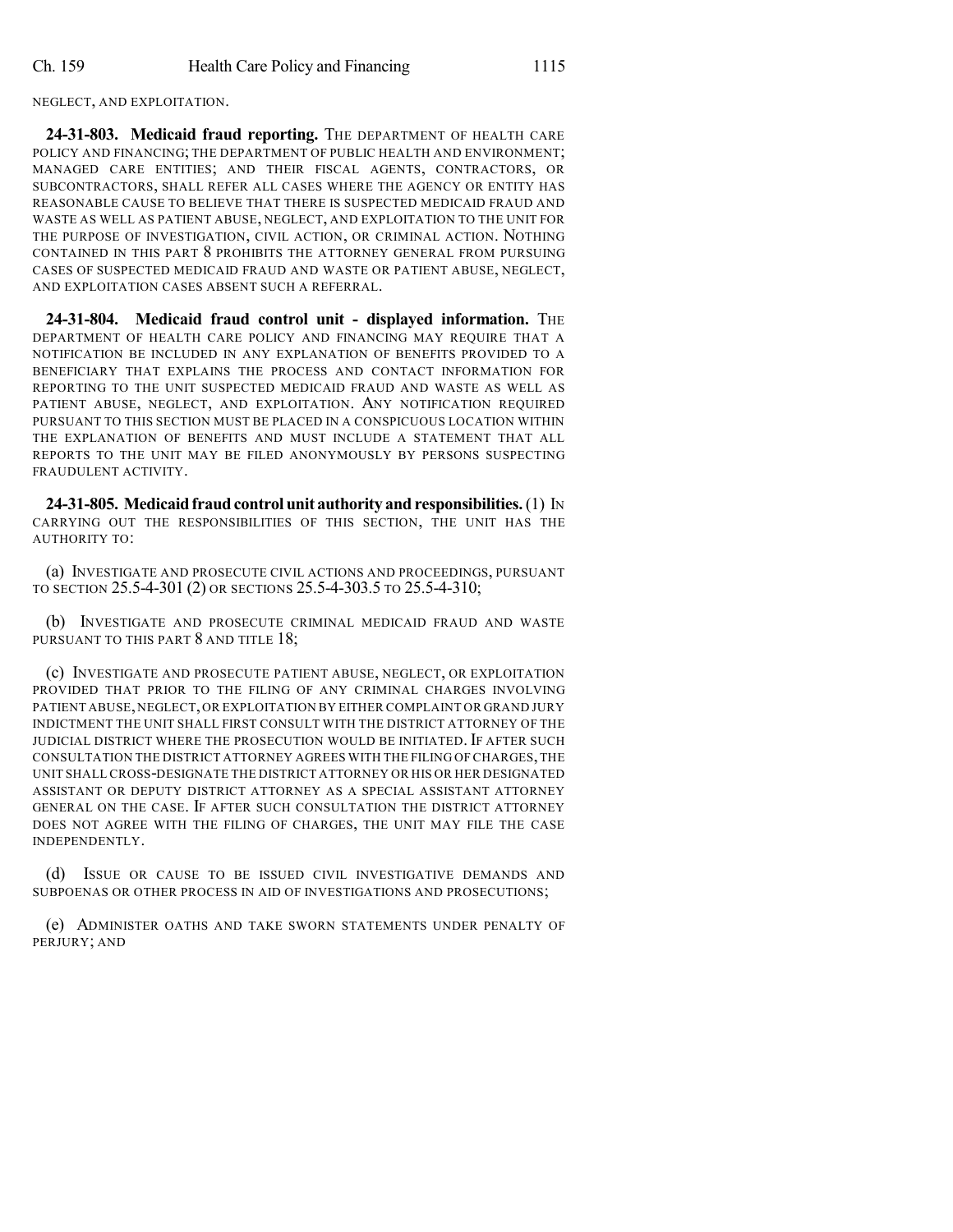(f) SERVE AND EXECUTE, IN ANY COUNTY, SEARCH WARRANTS THAT RELATE TO INVESTIGATIONS.

**24-31-806. Civil investigative demands and subpoenas.** (1) CIVIL INVESTIGATIVE DEMANDS ISSUED PURSUANT TO THIS PART 8 ARE SUBJECT TO THE REQUIREMENTS OF SECTION 25.5-4-309.

(2) SUBPOENAS ISSUED PURSUANT TO THIS PART 8 MUST COMPLY WITH THE PROVISIONS OF ARTICLE 90 OF TITLE 13 AND ANY COURT RULE.

(3) ANY TESTIMONY OBTAINED PURSUANT TO A CIVIL INVESTIGATIVE DEMAND ISSUED PURSUANT TO THIS SECTION IS NOT ADMISSIBLE IN EVIDENCE IN ANY CRIMINAL PROSECUTION AGAINST THE PERSON COMPELLED TO TESTIFY PURSUANT TO THE CIVIL INVESTIGATIVE DEMAND.THE PROVISIONS OF THIS SUBSECTION (3) DO NOT PREVENT THE ATTORNEY GENERAL FROM INDEPENDENTLY PRODUCING OR OBTAINING THE SAME OR SIMILAR FACTS, INFORMATION, OR EVIDENCE FOR USE IN ANY CRIMINAL PROSECUTION.

**24-31-807. Provider applications - false statements - penalties.** (1) EACH APPLICATION TO PARTICIPATE AS A PROVIDER IN THE MEDICAID PROGRAM, INCLUDINGAMENDMENTS,UPDATES,RENEWALS,OR REVALIDATIONS THEREOF;EACH REPORT STATING INCOME OR EXPENSE UPON WHICH RATES OF PAYMENT ARE OR MAY BE BASED; AND EACH INVOICE FOR PAYMENT FOR A GOOD OR SERVICE PROVIDED TO A BENEFICIARY MUST CONTAIN A STATEMENT THAT ALL MATTERS STATED THEREIN ARE TRUE AND ACCURATE, AND THE STATEMENT MUST BE SIGNED BY THE INDIVIDUAL AUTHORIZED BY THE PROVIDER.

(2) AN APPLICATION UNDER SUBSECTION (1)OF THIS SECTION IS A PUBLIC RECORD OR INSTRUMENT AS DESCRIBED IN SECTION 18-5-102 (1)(d).

**24-31-808. Medicaid fraud and waste - penalties - definition.** (1) A PERSON COMMITS MEDICAID FRAUD AND WASTE WHEN THAT PERSON KNOWINGLY AND WILLFULLY:

(a) WITH INTENT TO DEFRAUD, MAKES A CLAIM, OR CAUSES A CLAIM TO BE MADE, KNOWING THE CLAIM CONTAINS MATERIAL INFORMATION THAT IS FALSE, IN WHOLE OR IN PART, BY COMMISSION OR OMISSION;

(b) WITH INTENT TO DEFRAUD, MAKES A STATEMENT OR REPRESENTATION, OR CAUSES A STATEMENT OR REPRESENTATION TO BE MADE, FOR USE IN OBTAINING OR SEEKING TO OBTAIN AUTHORIZATION TO PROVIDE A GOOD OR A SERVICE, KNOWING THE STATEMENT OR REPRESENTATION CONTAINS MATERIAL INFORMATION THAT IS FALSE, IN WHOLE OR IN PART, BY COMMISSION OR OMISSION;

(c) WITH INTENT TO DEFRAUD, MAKES A STATEMENT OR REPRESENTATION, OR CAUSES A STATEMENT OR REPRESENTATION TO BE MADE, FOR USE BY ANOTHER IN OBTAINING A GOOD OR A SERVICE UNDER THE MEDICAID PROGRAM, KNOWING THE STATEMENT OR REPRESENTATION CONTAINS MATERIAL INFORMATION THAT IS FALSE, IN WHOLE OR IN PART, BY COMMISSION OR OMISSION;

(d) WITH INTENT TO DEFRAUD, MAKES A STATEMENT OR REPRESENTATION, OR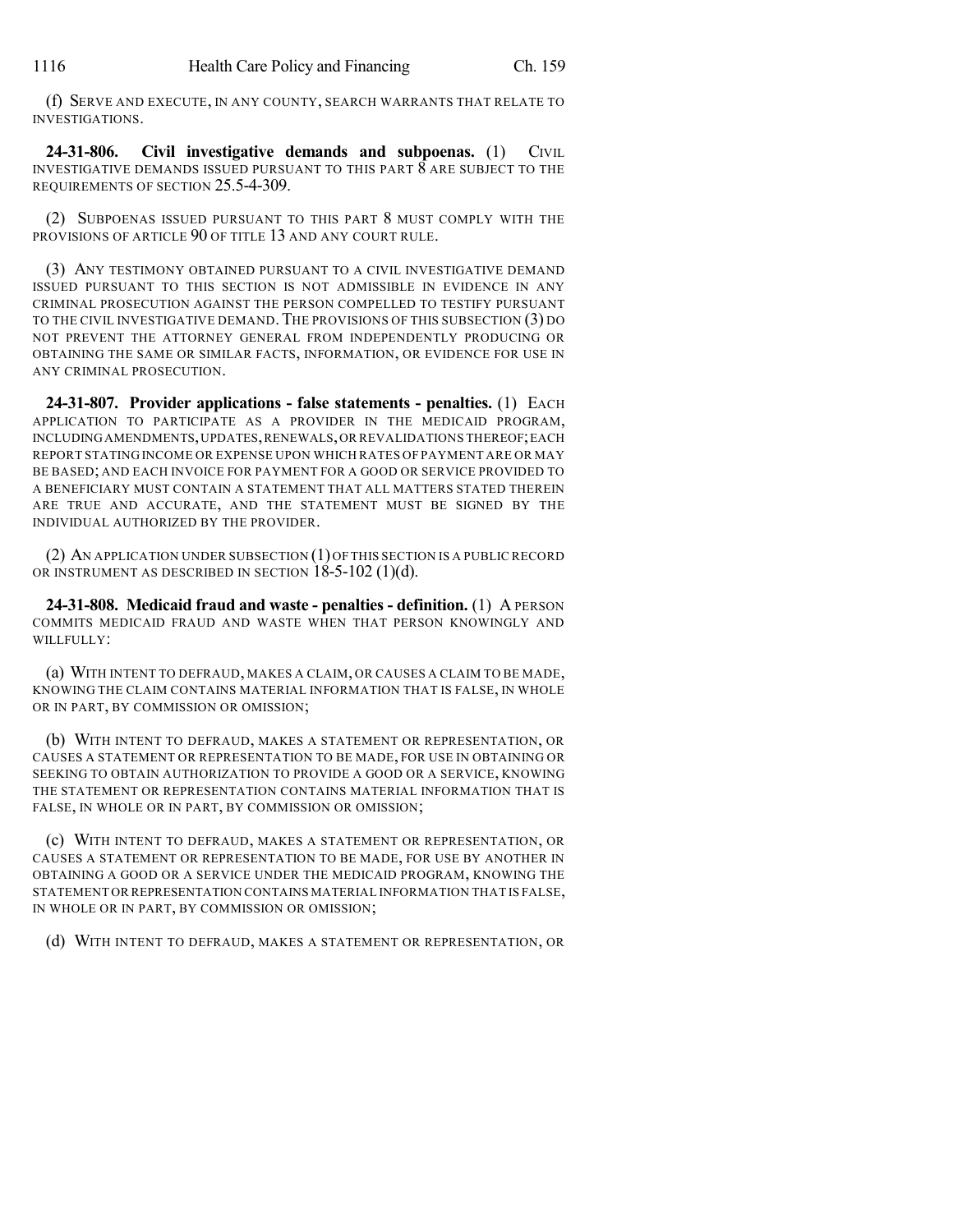CAUSES A STATEMENT OR REPRESENTATION TO BE MADE, FOR USE IN QUALIFYING AS A PROVIDER OF A GOOD OR SERVICE UNDER THE MEDICAID PROGRAM, KNOWING THE STATEMENT OR REPRESENTATION CONTAINS MATERIAL INFORMATION THAT IS FALSE, IN WHOLE OR IN PART, BY COMMISSION OR OMISSION;

(e) WITH INTENT TO DEFRAUD, SIGNS OR SUBMITS, OR CAUSES TO BE SIGNED OR SUBMITTED, A STATEMENT DESCRIBED IN SECTION 24-31-807 WITH THE KNOWLEDGE THAT THE APPLICATION,REPORT,CLAIM,OR INVOICE FOR SERVICES PROVIDED UNDER CONTRACTCONTAINS MATERIAL INFORMATION THAT IS FALSE,IN WHOLE OR IN PART, BY COMMISSION OR OMISSION;

(f) EXCEPT AS AUTHORIZED BY LAW, AND WITHOUT CONSENT OF THE BENEFICIARY, CHARGES ANY BENEFICIARY MONEY OR OTHER CONSIDERATION IN ADDITION TO OR IN EXCESS OF RATES OF REMUNERATION ESTABLISHED UNDER THE MEDICAID PROGRAM FOR THE SERVICES PROVIDED TO THE BENEFICIARY;

(g) HAVING SUBMITTED A CLAIM FOR OR RECEIVED PAYMENT FOR A GOOD OR A SERVICE UNDER THE MEDICAID PROGRAM:

(I) WITH THE INTENT TO PREVENT THEIR DISCLOSURE AND REVIEW BY REPRESENTATIVES OF THE STATE OR THEIR DESIGNEES, ALTERS, FALSIFIES, OR CONCEALS ANY RECORDS THAT ARE NECESSARY TO FULLY DISCLOSE THE NATURE OF ALL GOODS OR SERVICES FOR WHICH THE CLAIM WAS SUBMITTED, OR FOR WHICH REIMBURSEMENT WAS RECEIVED; DESTROYS OR REMOVES SUCH RECORDS; OR FAILS TO MAINTAIN SUCH RECORDS AS REQUIRED BY LAW OR THE RULES OF THE DEPARTMENT OF HEALTH CARE POLICY AND FINANCING FOR A PERIOD OF AT LEAST SIX YEARS FOLLOWING THE DATE ON WHICH PAYMENT WAS RECEIVED; OR

(II) ALTERS, FALSIFIES, OR CONCEALS ANY RECORDS THAT ARE NECESSARY TO DISCLOSE FULLY ALL INCOME AND EXPENDITURES UPON WHICH RATES OF REIMBURSEMENTS WERE BASED, OR DESTROYS OR REMOVES SUCH RECORDS WITH THE INTENT TO PREVENT THEIR REVIEW BY REPRESENTATIVES OF THE STATE OR THEIR DESIGNEES;

(h) MAKES OR CAUSES TO BE MADE A STATEMENT OR REPRESENTATION FOR USE IN QUALIFYING AS A PROVIDER OF A GOOD OR SERVICE UNDER THE MEDICAID PROGRAM STATING THAT HE OR SHE IS IN COMPLIANCE WITH ALL PROVISIONS OF SECTION 25.5-4-416, KNOWING THAT THE STATEMENT OR REPRESENTATION CONTAINS MATERIAL INFORMATION THAT IS FALSE, IN WHOLE OR IN PART, THROUGH COMMISSION OR OMISSION; OR

(i) EXCEPT AS AUTHORIZED BY LAW, AND WITHOUT CONSENT OF THE BENEFICIARY,RECOVERS OR ATTEMPTS TO RECOVER PAYMENT FROM A BENEFICIARY UNDER THE MEDICAID PROGRAM OR FROM THE BENEFICIARY'S FAMILY OR FAILS TO CREDIT THE STATE FOR PAYMENTS RECEIVED FROM OTHER SOURCES.

(2) ABSENT KNOWING OR WILLFUL CONDUCT, A PROVIDER IS NOT LIABLE FOR MEDICAID FRAUD AND WASTE COMMITTED BY A THIRD PARTY. A PROVIDER DOES NOT KNOWINGLY AND WILLFULLY VIOLATE A REQUIREMENT, STANDARD, OR DIRECTIVE CONTAINED IN WRITTEN MATERIALS ISSUED BY THE DEPARTMENT OF HEALTH CARE POLICY AND FINANCING THAT WAS NOT PROMULGATED IN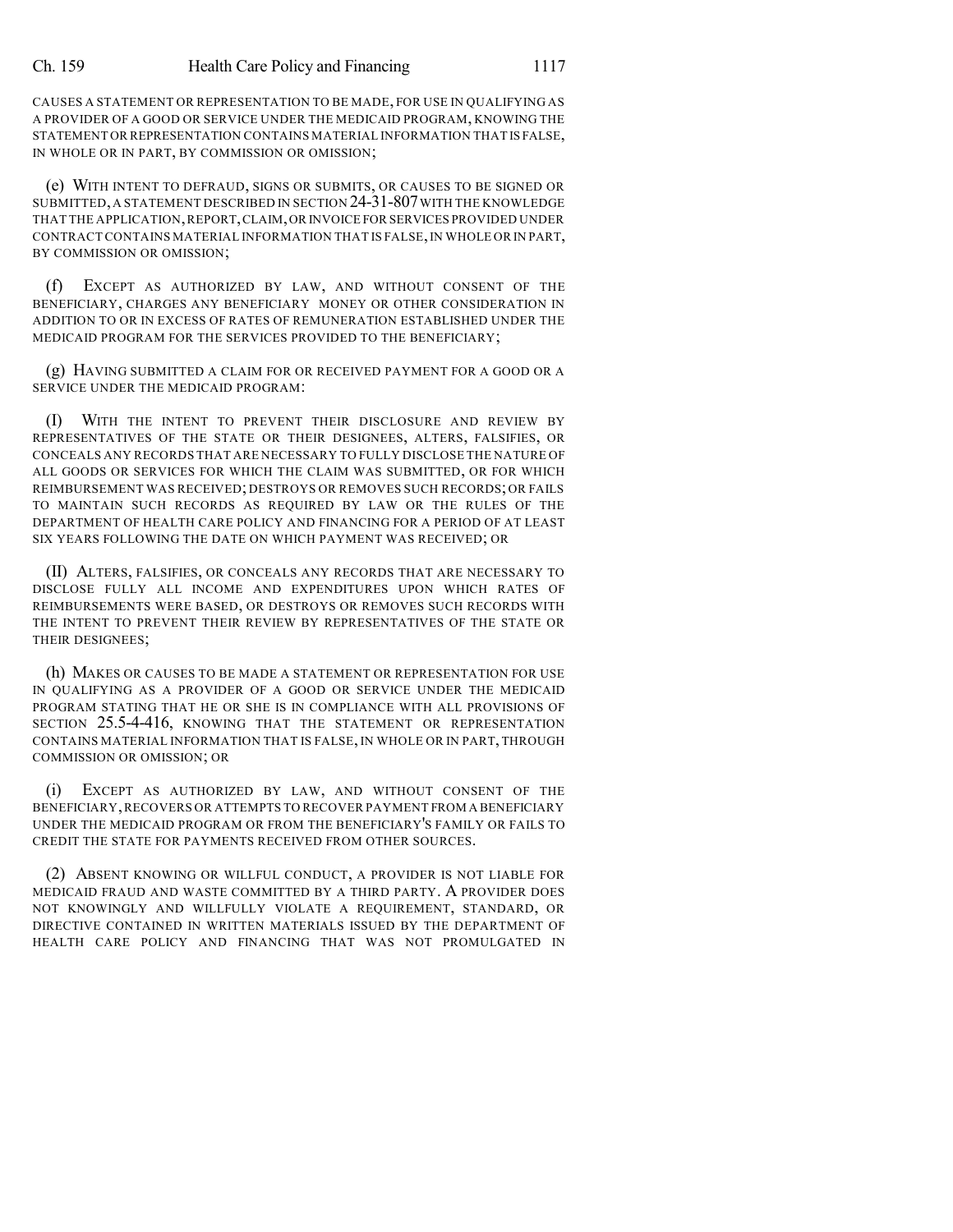ACCORDANCE WITH THE "STATE ADMINISTRATIVE PROCEDURE ACT", ARTICLE 4 OF TITLE 24, UNLESS THE PROVIDER HAS ACTUAL KNOWLEDGE OF SUCH REQUIREMENT, STANDARD, OR DIRECTIVE AT THE TIME OF THE VIOLATION.

(3) MEDICAID FRAUD IN VIOLATION OF SUBSECTIONS  $(1)(a)$  TO  $(1)(c)$  OR  $(1)(f)$  OF THIS SECTION IS:

(a) A CLASS 1 PETTY OFFENSE WHERE THE AGGREGATE AMOUNT OF PAYMENTS ILLEGALLY CLAIMED OR RECEIVED IS LESS THAN FIFTY DOLLARS;

(b) A CLASS 3 MISDEMEANOR WHERE THE AGGREGATE AMOUNT OF PAYMENTS ILLEGALLY CLAIMED OR RECEIVED IS FIFTY DOLLARS OR MORE BUT LESS THAN THREE HUNDRED DOLLARS;

(c) A CLASS 2 MISDEMEANOR WHERE THE AGGREGATE AMOUNT OF PAYMENTS ILLEGALLY CLAIMED OR RECEIVED IS THREE HUNDRED DOLLARS OR MORE BUT LESS THAN SEVEN HUNDRED FIFTY DOLLARS;

(d) A CLASS 1 MISDEMEANOR WHERE THE AGGREGATE AMOUNT OF PAYMENTS ILLEGALLY CLAIMED OR RECEIVED IS SEVEN HUNDRED FIFTY DOLLARS OR MORE BUT LESS THAN TWO THOUSAND DOLLARS;

(e) ACLASS 6FELONY WHERE THE AGGREGATE AMOUNT OF PAYMENTS ILLEGALLY CLAIMED OR RECEIVED IS TWO THOUSAND DOLLARS OR MORE BUT LESS THAN FIVE THOUSAND DOLLARS;

(f) ACLASS 5FELONY WHERE THE AGGREGATE AMOUNT OF PAYMENTS ILLEGALLY CLAIMED OR RECEIVED IS FIVE THOUSAND DOLLARS OR MORE BUT LESS THAN TWENTY THOUSAND DOLLARS;

(g) ACLASS 4FELONY WHERE THE AGGREGATE AMOUNT OF PAYMENTS ILLEGALLY CLAIMED OR RECEIVED IS TWENTY THOUSAND DOLLARS OR MORE BUT LESS THAN ONE HUNDRED THOUSAND DOLLARS;

(h) ACLASS 3FELONY WHERE THE AGGREGATE AMOUNT OF PAYMENTS ILLEGALLY CLAIMED OR RECEIVED IS ONE HUNDRED THOUSAND DOLLARS OR MORE BUT LESS THAN ONE MILLION DOLLARS; AND

(i) ACLASS 2 FELONY WHERE THE AGGREGATE AMOUNT OF PAYMENTS ILLEGALLY CLAIMED OR RECEIVED IS ONE MILLION DOLLARS OR MORE.

(4) MEDICAID FRAUD AS A VIOLATION OF SUBSECTION  $(1)(d)$ ,  $(1)(e)$ ,  $(1)(g)$ ,  $(1)(h)$ , OR (1)(i) OF THIS SECTION IS A CLASS 5 FELONY AND SHALL BE PUNISHED AS PROVIDED IN SECTION 18-1.3-401.

(5) A PERSON MAY NOT BE CONVICTED OF MEDICAID FRAUD AND WASTE IN ADDITION TO THEFT OR FORGERY WITH RESPECT TO THE SAME TRANSACTION.

**24-31-809. Unlawful remuneration - penalties.** (1) EXCEPT AS PROVIDED IN SUBSECTION (2) OF THIS SECTION, IT IS UNLAWFUL FOR ANY PERSON TO KNOWINGLY OFFER,PAY,SOLICIT,OR RECEIVE ANY REMUNERATION INCLUDING,BUT NOT LIMITED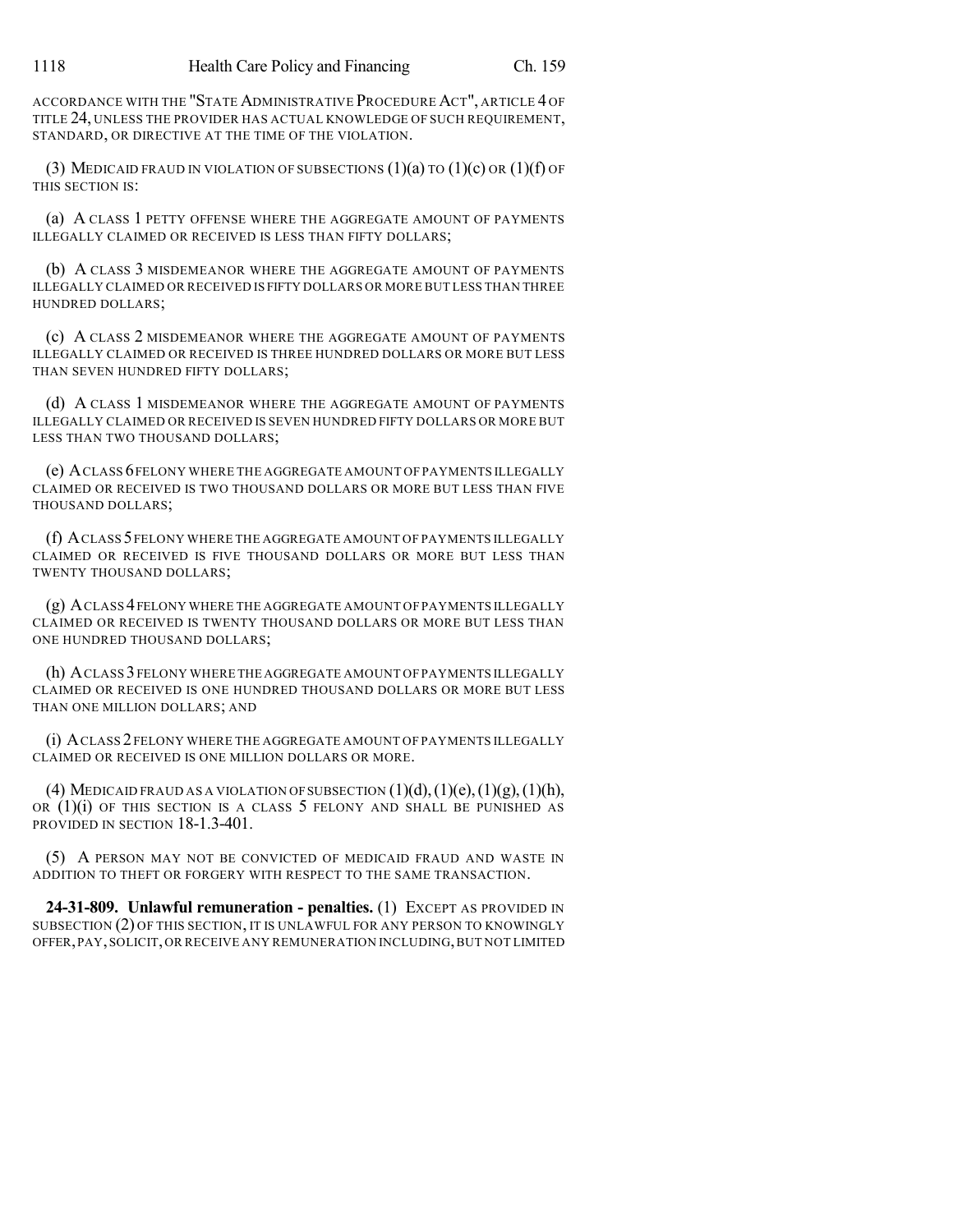TO, ANY KICKBACK, BRIBE, OR REBATE, DIRECTLY OR INDIRECTLY, OVERTLY OR COVERTLY, IN CASH OR IN KIND:

(a) IN RETURN FOR THE REFERRAL OF AN INDIVIDUAL TO A PERSON FOR THE FURNISHING OR ARRANGING OF ANY GOOD OR SERVICE FOR WHICH PAYMENT MAY BE MADE IN WHOLE OR IN PART PURSUANT TO THE "COLORADO MEDICAL ASSISTANCE ACT"; OR

(b) IN RETURN FOR PURCHASING, LEASING, ORDERING, OR ARRANGING FOR OR RECOMMENDING THE PURCHASE, LEASE, OR ORDERING OF ANY GOOD, FACILITY, SERVICE, OR ITEM FOR WHICH PAYMENT MAY BE MADE IN WHOLE OR IN PART PURSUANT TO THE "COLORADO MEDICAL ASSISTANCE ACT".

(2) IT SHALL NOT BE UNLAWFUL UNDER SUBSECTION (1) OF THIS SECTION IF THE REMUNERATION OBTAINED BY THE PROVIDER OR OTHER ENTITY IS:

(a) PERMITTED PURSUANT TO SECTION 25.5-4-414 OR ANY STATUTORY EXCEPTIONS OR SAFE HARBOR REGULATIONS UNDER THE FEDERAL "ANTI-KICKBACK STATUTE", 42 U.S.C. SEC. 1320a-7b (b), AS AMENDED;

(b) PROPERLY DISCLOSED AND APPROPRIATELY REFLECTED IN THE CLAIMS OR COST DOCUMENTS SUBMITTED UNDER THE "COLORADO MEDICAL ASSISTANCE ACT";

(c) PAID BY AN EMPLOYER TO AN EMPLOYEE WHO HAS A BONA FIDE EMPLOYMENT RELATIONSHIP WITH SUCH EMPLOYER FOR EMPLOYMENT IN PROVIDING THE SERVICE; OR

(d) PAID BY A VENDOR OF GOODS OR SERVICES TO A PERSON AUTHORIZED TO ACT AS A PURCHASING AGENT FOR A GROUP OF PROVIDERS, AND:

(I) THE PERSON HAS A WRITTEN CONTRACT WITH THE PROVIDERS THAT SPECIFIES THE AMOUNT TO BE PAID TO THE PERSON, WHICH AMOUNT MAY BE A FIXED AMOUNT OR A FIXED PERCENTAGE OF THE VALUE OF THE PURCHASE MADE BY THE PERSON;OR

(II) IN THE CASE OF A PROVIDER OF SERVICES, THE PERSON DISCLOSES, IN SUCH FORM AND MANNER AS THE DEPARTMENT OF HEALTH CARE POLICY AND FINANCING REQUIRES, TO THE PROVIDER AND, UPON REQUEST, TO THE DEPARTMENT OF HEALTH CARE POLICY AND FINANCING THE AMOUNT RECEIVED FROM EACH SUCH VENDOR WITH RESPECT TO PURCHASES MADE BY OR ON BEHALF OF THE PROVIDER.

(3) A VIOLATION OF THIS SECTION IS A CLASS 1 MISDEMEANOR AND SHALL BE PUNISHED AS PROVIDED IN SECTION 18-1.3-501.

**24-31-810. Other remedies available.** (1) THE PROVISIONS OF THIS PART 8 ARE NOT INTENDED TO BE EXCLUSIVE REMEDIES AND DO NOT PRECLUDE THE USE OF ANY OTHER CRIMINAL PROSECUTION DIRECTLY RELATED TO CRIMINAL MEDICAID FRAUD AND WASTE, AS WELL AS CRIMINAL PATIENT ABUSE, NEGLECT, AND EXPLOITATION, OR ANY OTHER CIVIL REMEDY FOR ANY ACT THAT IS IN VIOLATION OF THIS PART 8.

(2) IN ADDITION TO ANY PENALTIES PROVIDED FOR IN THIS PART 8, A CLAIM UNDER THE "COLORADO MEDICAL ASSISTANCE ACT" THAT INCLUDES ITEMS OR